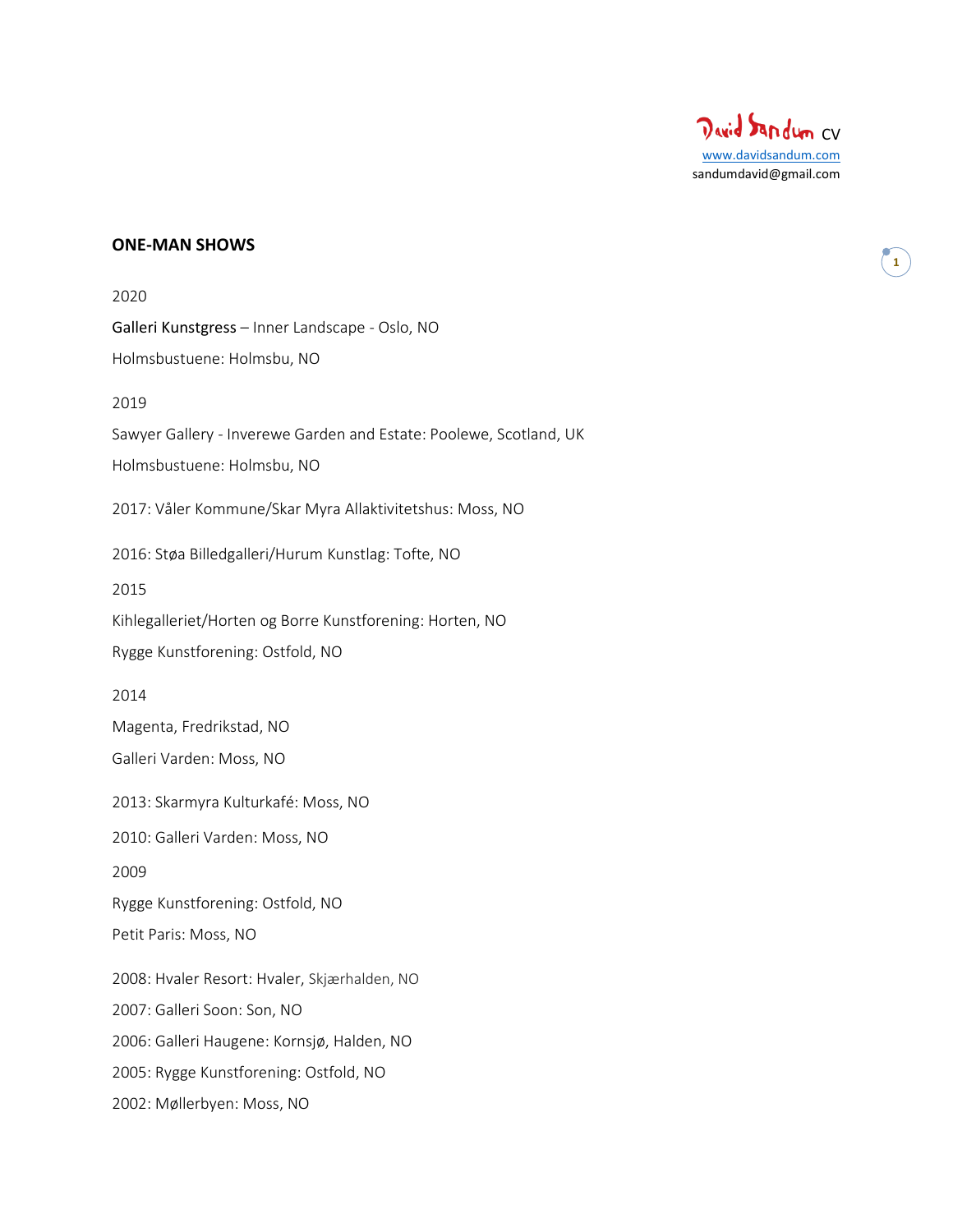#### **GROUP EXHIBITS**

#### 2020

Elizabeth Jones Art Center – Group Exhibition, The View From Here: Portland, OR

## 2020

Soli Brug Gallery – Group Exhibition, Lions Club - 80 Norwegian artists: Greåker, NO

#### 2019

Kallum Søndre – David Sandum and Glenn Grubbs: Moss, NO TwitterArtExhibit 2019, Out of the Blue Drill Hall: Edinburgh, Scotland, UK – director/participant Soli Brug Gallery – 80th Anniversary – 45 Norgweigian artists: Greåker, NO

**2**

#### 2018

Union Gallery, Innerscape - David Sandum, Rosy Barns, and Trevor Jones: Edinburgh, UK TwitterArtExhibit 2018, Strathnairn Arts Gallery: Holt, AU – director/participant

#### 2017

Kallum Søndre: Moss, NO

TwitterArtExhibit 2017, Arthouse: Stratford Upon Avon, UK – director/participant Lions Club Exhibit, (80 Norwegian artists): Skjeberg, NO

## 2016

Trails End Gallery, Oregon, USA Galleri Gyllengard, Ålbæk, DK Galleri Henrik Gerner, Christmas exhibit, Moss, NO TwitterArtExhibit 2016, Norwegian Seaman's Church: New York, NY, USA – director/participant 2015 Galleri Henrik Gerner, Moss, NO Blue Moose Gallery, Washington, USA The Grove, "Six artists: People in Nature" exhibit. New Haven, Connecticut, USA

Lions Club Exhibit, Skjeberg, NO

TwitterArtExhibit 2015: Moss, NO, curator/participant

## 2014

TwitterArtExhibit 2014, Orlando Magic Gallery: Orlando, FL USA – director/participant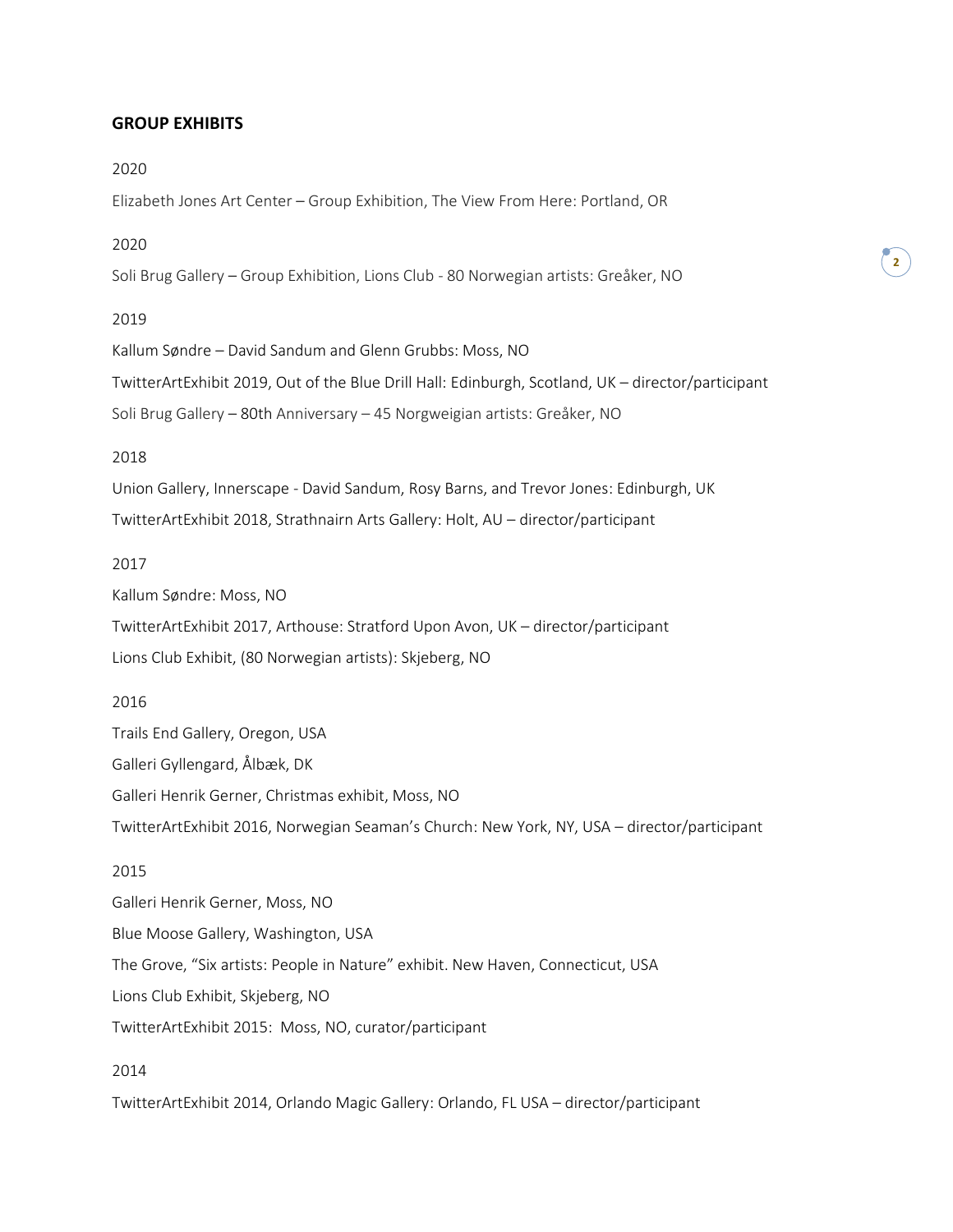#### 2012

TwitterArtExhibit 2012, Exhale Unlimited (E.U.) Gallery: Los Angeles, CA USA – board member/organizer Pikeskolens Høstutstilling, Moss, NO TwitterArtExhibit 2012, Moss Bibliotek for Moss Krisesenter: Moss, NO – curator/participant

## 2010

TwitterArtExhibit 2010, 140 Characters, Moss Bibliotek, Moss, NO – curator/participant

2009: Lions Club Exhibit, Sarpsborg, NO

2006: Galleri Varden, Moss, NO

2005: Galleri Vera, Drøbak, NO

2003: Sykehuset Østfold Moss, NO (DPS)

# **AWARDS**

H. Lundbeck Scholarship: 2007, 2008, 2009, 2010, 2011, 2012

## **PUBLIC DECORATIONS**

2007–2008: Hvaler Resort: Skjærhalden, NO 2005: Bratten Strand Retreat: Skagen, DK

# **ACQUIRED BY**

2019: Volvo Konstförening: Göteborg, SE

2017: Norwegian Parliament (Rådhuset), Oslo (one painting on loan)

2016

Moss Kommune, NO

Painting selected/given as the 2015 IA Award (Inkluderende arbeidsliv)

2015: Vestfold Hospital: Vestfold, NO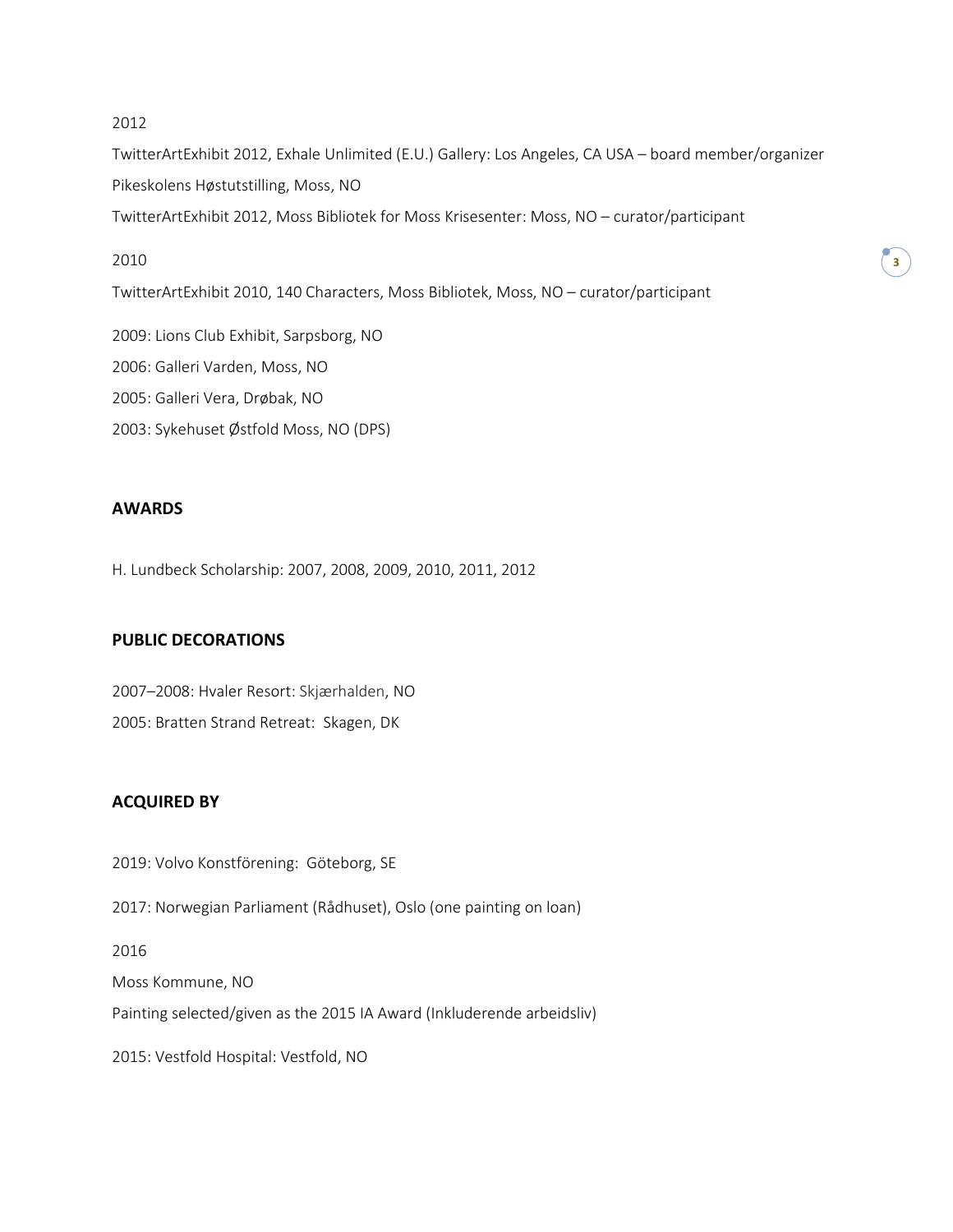2008

Sykehuset (hospital) Østfold Moss, NO (DPS)

Hvaler Resort

2005: Kirkevergen (Norwegian State Church official) in Rygge Kommune, NO

Private collectors in Scandinavia, Australia, Asia, many European countries, and in the US

## **PRESS – RADIO/TV, WRITTEN ARTICLES & NEWS ARTICLES**

ROSS-SHIRE JOURNAL Aug 10, 2019 Feature Article: "Wester Ross Garden of Delights Inspires Artist Immersed in Unique Project" by Hector MacKenzie

GAIRLOCH & DISTRICT TIMES Aug 9, 2019 Article: "Scandinavian Artist in Residence Starts with Blank Walls at Inverewe"

THE PRESS AND JOURNAL Aug 2, 2019 Feature Article: "Inverewe Gardens Takes in New Resident as Work to Cover Blank Walls Begins" by Chris MacLennan

MOSS-AVIS Aug 9, 2019 Feature Article: "I Was Taken to Customs for Smuggling a Giant Salami" by Torgeir Snilsberg

EDINBURGH SCOTTISH TV May 13, 2019 Interview by Ryan Maher from STV with David Sandum and Art in Healthcare about the 2019 TAE event hosted in Edinburgh, Scotland

ANGELA CAPPETTA Mar 30, 2019 Interview by Angela Cappetta

MOSS AVIS 2019 Feature Article: "Marks World's Day of Mental Health with David Sandum" by Birgitte Henriksen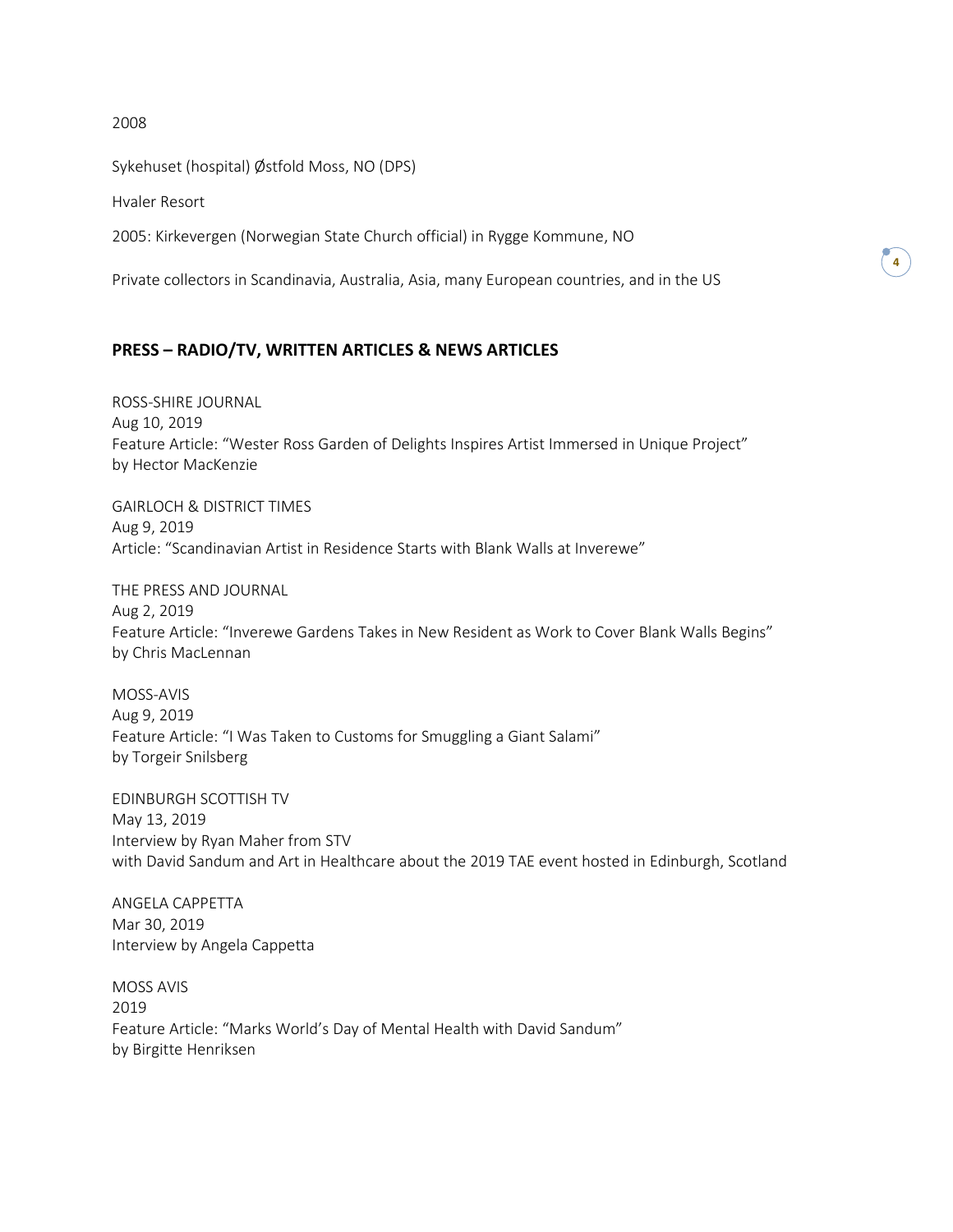BYAVISA MOSS Apr 18, 2018 Feature Article, "Moss Artist in the Scottish Highlands" by Johanna Andrea Podhorny

MOSS AVIS Apr 13, 2018 Feature Article: "David from Moss Found the Power of Art"

ABC RADIO CANBERRA Apr 6, 2018 Mornings with Adam Shirley - Interview with Kylie Fogarty and David Sandum about the Charity Art Exhibition - Twitter Art Exhibit founded by, David Sandum.

THE SYDNEY MORNING HERALD Apr 7, 2018 Article, "What's on in the Canberra Arts' Scene", by Karen Hardy

THE EDINBURGH REPORTER Sep 20, 2017 Feature Article: At the Union Gallery – Innerscape explores the link between landscape, urbanscape, and inner experience.

THE COUNSELLORS CAFÉ MAGAZINE Jun 3, 2017 Article Review of "I'll Run Till the Sun Goes Down", by Craig Abex

UPR, UTAH PUBLIC RADIO Apr 10, 2017 Interview by Tom Williams

BYAVISA MOSS Jan 2017 Article by Johanna Andrea Podhorny, about the history of TwitterArtExhibit

GFT PRESS Jun 2, 2016 Author Interview by Ruth Hunt

BOOK Q&As WITH DEBORAH KALB Mar 12, 2016 Author Interview by Deborah Kalb

WRITING WITHOUT PAPER: PART 2 Jan 13–14, 2016 Interview by Maureen Doallas: Part 2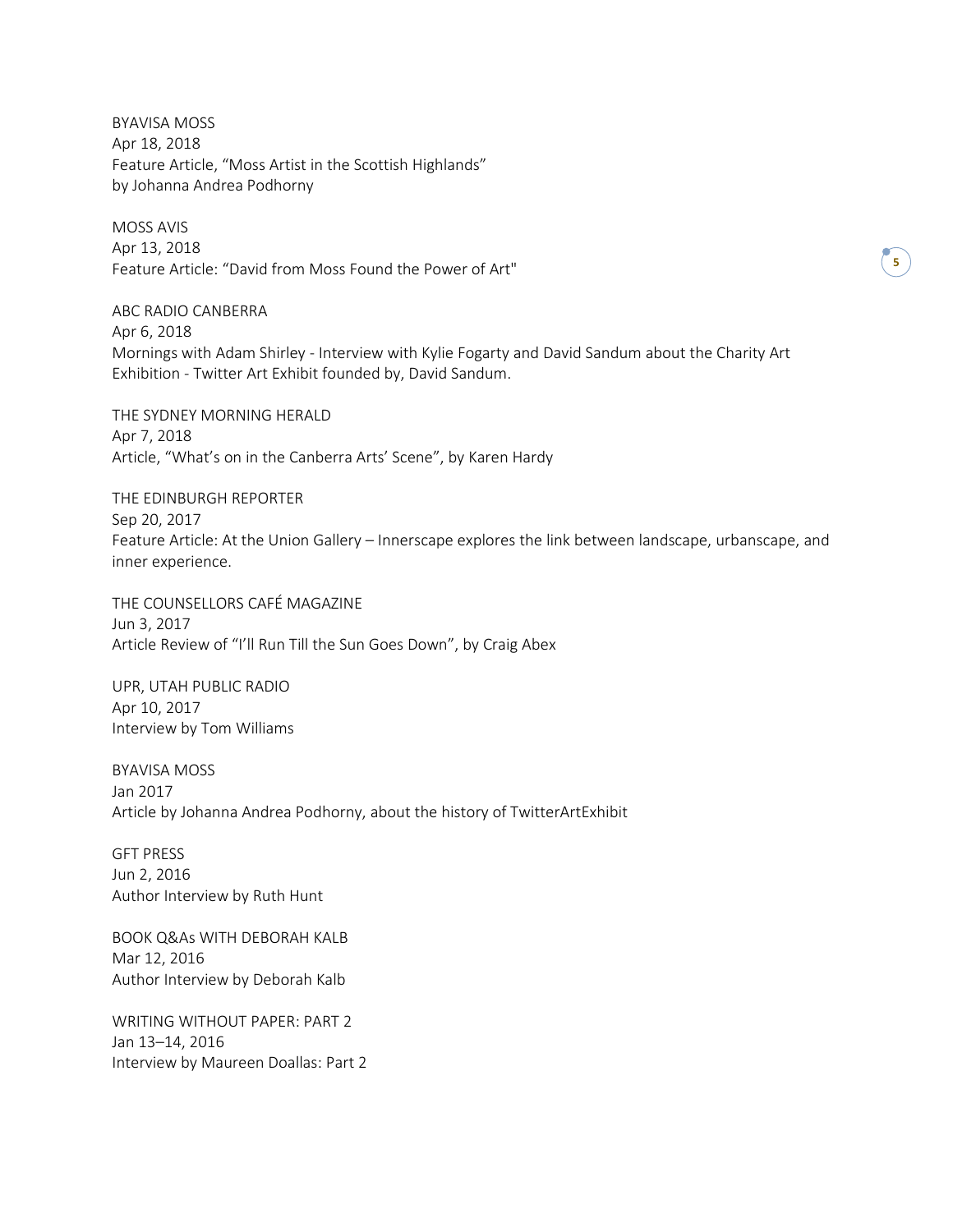WRITING WITHOUT PAPER: PART 1 Jan 13–14, 2016 Interview by Maureen Doallas: Part

VISJON MAGAZINE Jan 7, 2016 Feature Article: "Kunst som helbredende empati"

MIRIAM RIECK: JOURNEY OF A WYLDE SOUL Dec 11, 2015 Guest Post: "Creativity Takes Courage"

LORI MCNEE ART & FINE ART TIPS Dec 8, 2015 Featured Article: "Conquering Mental Illness through Art" by Lori McNee.

MOSS AVIS Dec 3, 2015 Feature Article: "Burn Out Went to Depression. It Got Dark Very Fast"

DEPRESSION ALLIANCE Oct 14, 2015 Guest Post: "Dignity Is Slowly Returning"

MOSS AVIS Jul 31, 2015 Feature Article: "Depression and Anxiety"

ARTSY SHARK Apr 21, 2015 Interview by Carolyn Edlund: "Art and the Struggle with Depression"

NRK (NORWEGIAN STATE TELEVISION) Mar 28, 2015 Feature about Twitter Art Exhibit 2015: Home Start Moss

MOSS DAGBLAD Mar 18, 2015 Feature article, "Heroin or Art"

DEPRESSION ALLIANCE Dec 23, 2014 Guest Post: "The Christmas Tree I'll Never Forget"

DEPRESSION ALLIANCE Oct 15, 2014 Guest Post: "Why Art Is My Lifeline"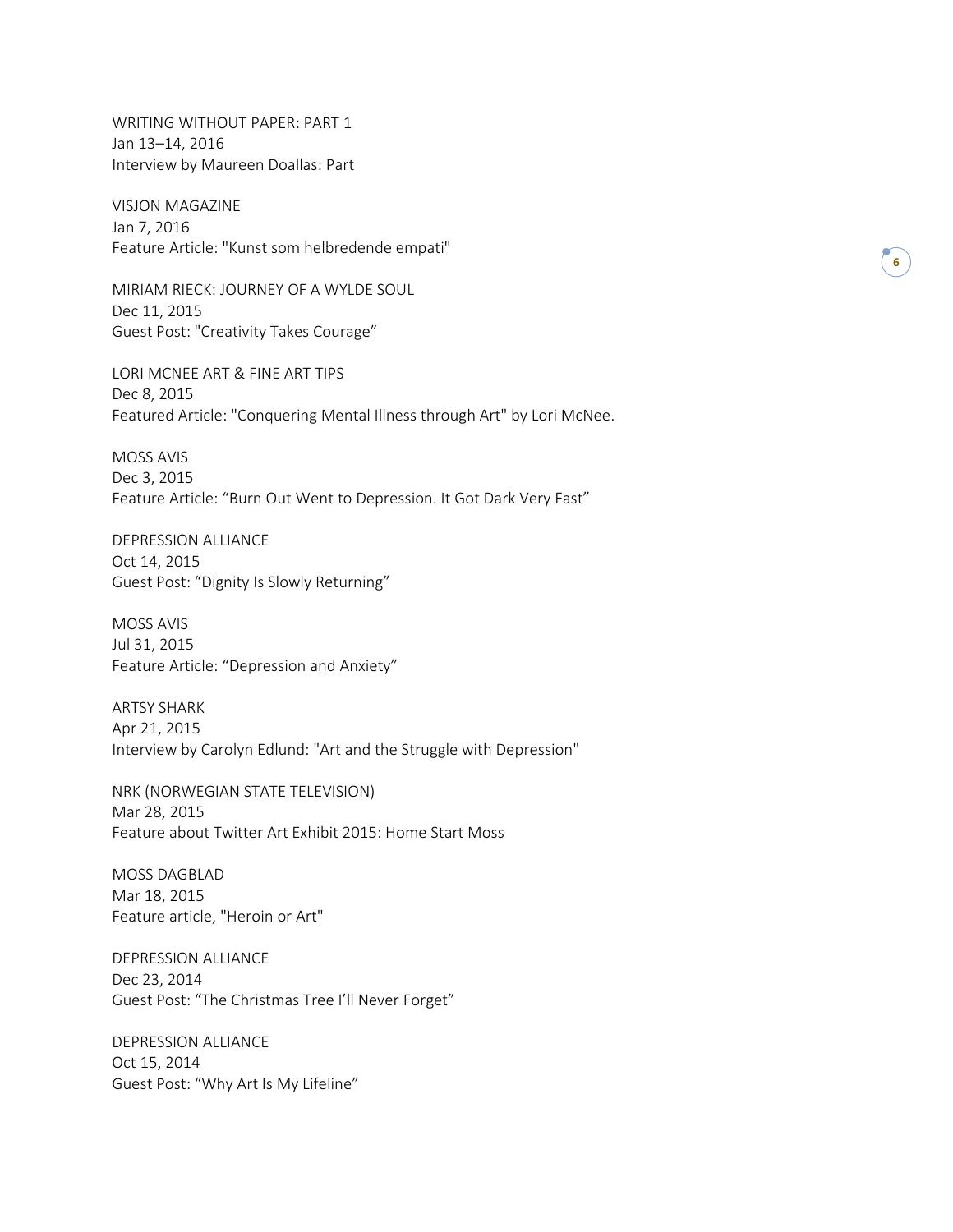ORLANDO SENTINEL Mar 19, 2014 Feature Article: "Twitter Exhibit Connects Artist to Audience"

#### **EDUCATION**

2003: MA studies: Portland State University, Portland, OR, USA - Communication 1995–1999: University of Utah, UT, USA - BA: Organizational Communication, History minor 1989–1990: Burgårdens Gymnasium, Göteborg, SE

#### **BOOKS**

2015: I'll Run Till the Sun Goes Down: A Memoir About Depression and Discovering Art. Sandra Jonas Publishing House, Colorado.

#### **LITERARY AWARDS**

2016 First Horizon Award Winner The da Vinci Eye Award Finalist Eric Hoffer Micro Press Award Winner Southwest Book Design & Production President's Choice Award

### **PUBLIC SPEAKING**

2018 Verdensdagen, Våler Østfold, NO: "Be Generous" - World Day of Mental Health

2017 Fontenehuset, Moss, NO: World Psychiatric Day Bokhandleren på Tofte, Tofte, NO: mental health and art Kings English Bookshop, Salt Lake City, Utah, USA: mental health and art

2016 House of Foundation, Moss: mental health and art The Arts House, Stratford Upon Avon, UK: charity work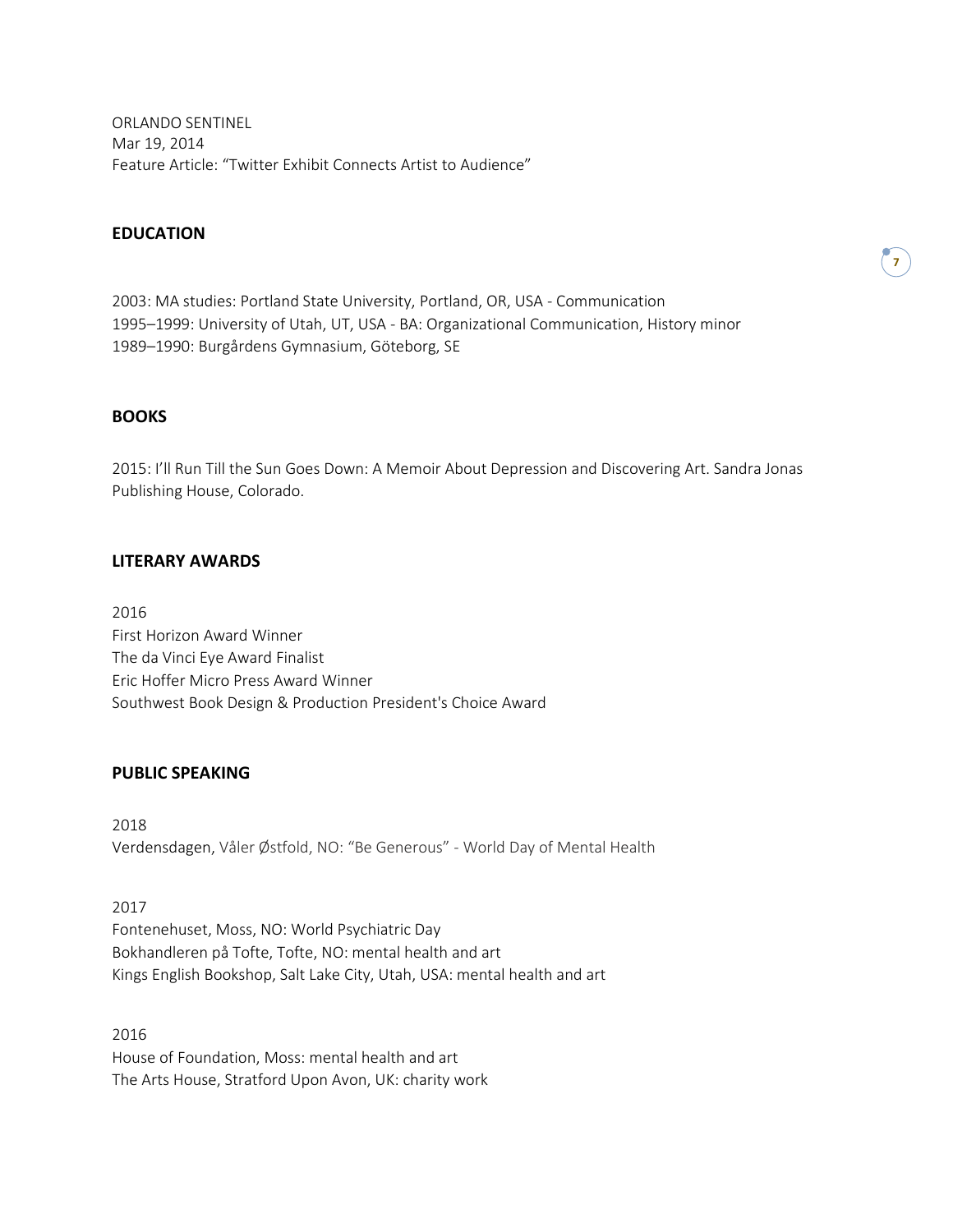2015 Norwegian Seamen's Church, New York City: mental health and art Moss Library: World Psychiatric Day Speaker with Moss Mayor Tage Pettersen Surel's Place, Boise, Idaho: mental health and art

#### **ARTIST RESIDENCIES**

2019, Aug-Sept Accepted into Inverewe Garden Estate NTS (National Trust of Scotland) in Poolewe, Wester Ross, for seven weeks.

# **ABOUT THE ARTIST**

Born and raised in Sweden, David Sandum moved with his wife to the United States in the early 1990s and settled in Salt Lake City. He attended the University of Utah and graduated in 1999 with a BA in speech communication.

Soon after, he returned to Scandinavia with his young family and ultimately secured a position in IT sales. The demands of his new job, on the heels of many years of stress, took a toll on his health, and he fell into a severe depression. It was during this difficult time that he began to draw and paint, inspired by Edvard Munch's philosophy that we should all write or paint our life story.

In 2002, David had his first exhibit in his new hometown of Moss, Norway. Over the years since, he has pursued a career in art, participating in many group exhibits and annual solo gallery shows. He was also awarded several public art commissions in Hvaler, Norway, and Skagen, Denmark. In 2007 David completed a series of Auschwitz-Birkenau paintings in honor of his grandmother, who was a survivor. One of the pieces was acquired by the Mizel Museum in Denver, Colorado.

More recently, David has embarked on several study trips to New York City, Prague, and Amsterdam. In October 2014, he was accepted to work at the prestigious printmaking studio Estudi de Gravat Ignasi Aguirre Ruiz in Barcelona under master printer Ignacio, who has worked with a number of renowned artists, including Dali, Tapies, and Miro. For his etchings, David primarily uses aquatint, drypoint, or carborundum.

When painting, he uses either oil on canvas or gouache on paper. He loves the difference between these techniques. "Working with oils is like taking a long mountain expedition," he says, "while working with etchings is like climbing without a rope. One mistake and you're dead!"

Influences include Scandinavian artists Munch, Karsten, and Sparre, continental masters Gauguin, Van Gogh, Bonnard, and Matisse, and the German Der Blaue Reiter (Blue Rider) movement (1911–1914) spearheaded by Kandinsky.

In 2010, David earned international acclaim by founding Twitter Art Exhibit, a social media initiative whereby artists from around the world send hand-painted postcards that are exhibited for local charities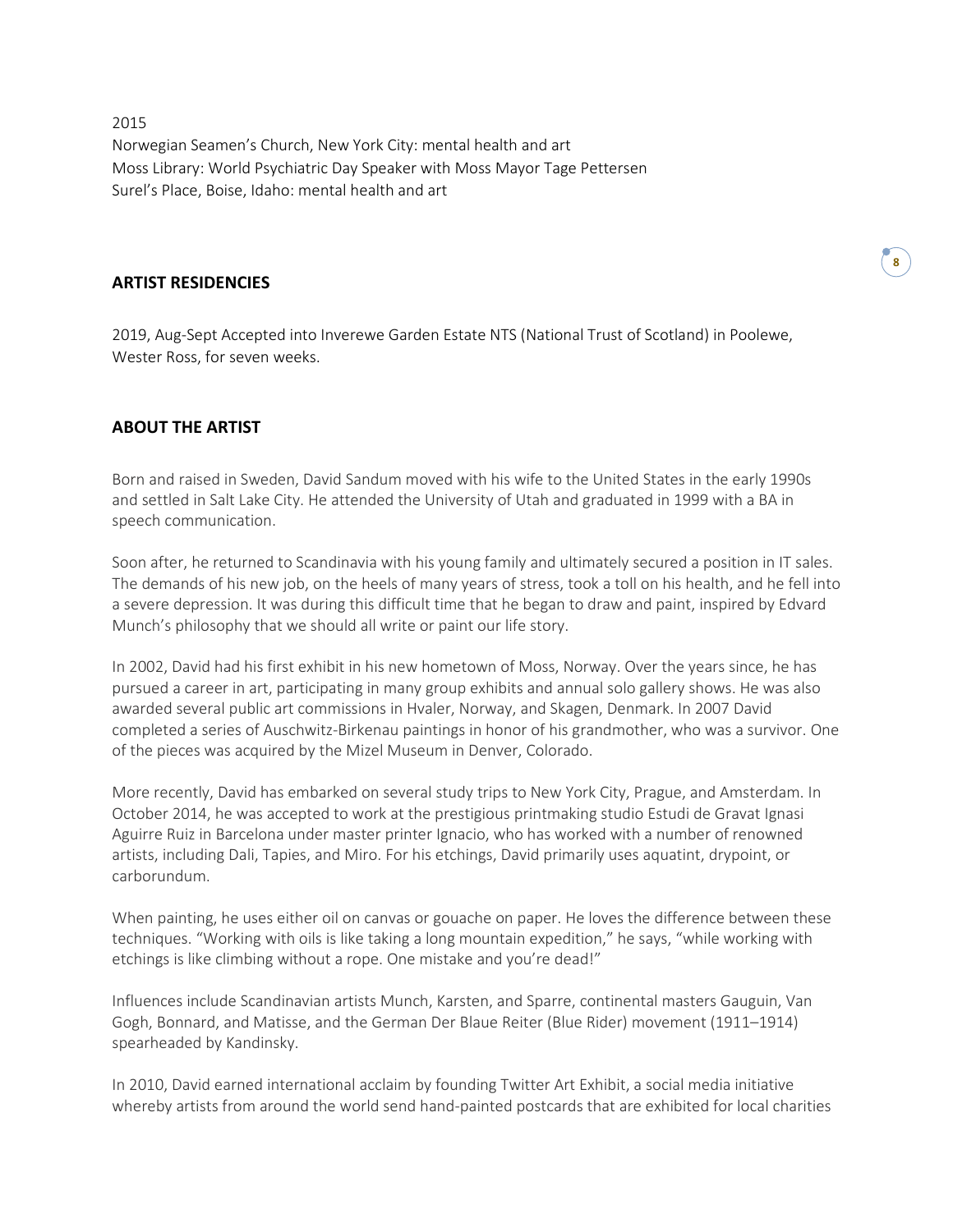in need of funding. This annual event has gone global, taking place in such cities as Los Angeles, Orlando, and New York City. The 2017 exhibit in Stratford-upon-Avon, England, attracted more than 1,000 artists from 65 countries.

An author as well an artist, David wrote a memoir about his challenges with mental illness: *I'll [Run](https://www.davidsandum.com/book) Till the Sun Goes Down: A Memoir about Depression and [Discovering](https://www.davidsandum.com/book) Art.* Published by Sandra Jonas Publishing in Boulder, Colorado, the book was released in September 2015.

David lives with his wife and two sons in Moss, Norway.

# **PHILANTHROPY**

My Twitter Art Exhibit Story, by David Sandum

In 2009, I read in my local paper in Norway, that the Moss library had gotten its funding cut for new children's books. Having lots of artist friends from all over the world on Twitter, I got an idea. What if they sent a hand painted postcard, that was then exhibited and sold to raise funds for my library? The postcard was in my mind symbolic of a tweet, and simple and affordable to send. In return, the entries would be exhibited with their name, Twitter handle, city and country. Right from the start, I pictured it as global. How exciting to see work on the wall from Japan, Asia, India, Europe, Africa and the Americas. I made a blog post about the idea that spread like wildfire. For the artists, the only requirement was that it was postcard size, original and signed. There was no theme, required medium, entry fee or strings attached. 100% of the money raised went to the charity. The response was phenomenal! Soon, 260 fantastic cards from 23 countries arrived in my mailbox. A wall was built and sponsored by a local gallery. Things fell into place and the exhibit was a success. From the funds raised the library was able to purchase 221 new children's books.

In 2011, I was so tired from the gigantic task that I never considered doing it again. But in 2012, another issue came forth in the paper. This time, our city women's shelter was in danger of closing due to a lack of funds. I decided to organize another TAE for them. Again, cards arrived in my mailbox from all over the world, this time from 34 countries. The mailman once knocked on my door and asked what was going on. That year, we helped save the shelter and get all the women currently there a haircut and manicure, the children a bus trip to the zoo in Kristiansand.

At this exhibit, it became clear how the event impacted everyone involved: It connected buyers with artists, artists to other artists, the charity to the community, and TAE had great PR influence to raise awareness to causes in need. News in print, TV, and radio started to cover the event. The inclusiveness also struck a chord. Anyone could participate, amateur and professional alike.

After the second exhibit ended, I was contacted by a professional art curator in Los Angeles, Nat George, who said that this was such a good idea that she wanted to partner up and do it for a charity in her city. Alas TAE went global. We formed a board with a clear goal to continue with the event annually. Since then, TAE has grown tremendously, organized for worthy causes in Orlando, New York City, Stratford Upon Avon (UK). This year it was held in Canberra, Australia. In 2019, TAE it will be in Edinburgh, Scotland.